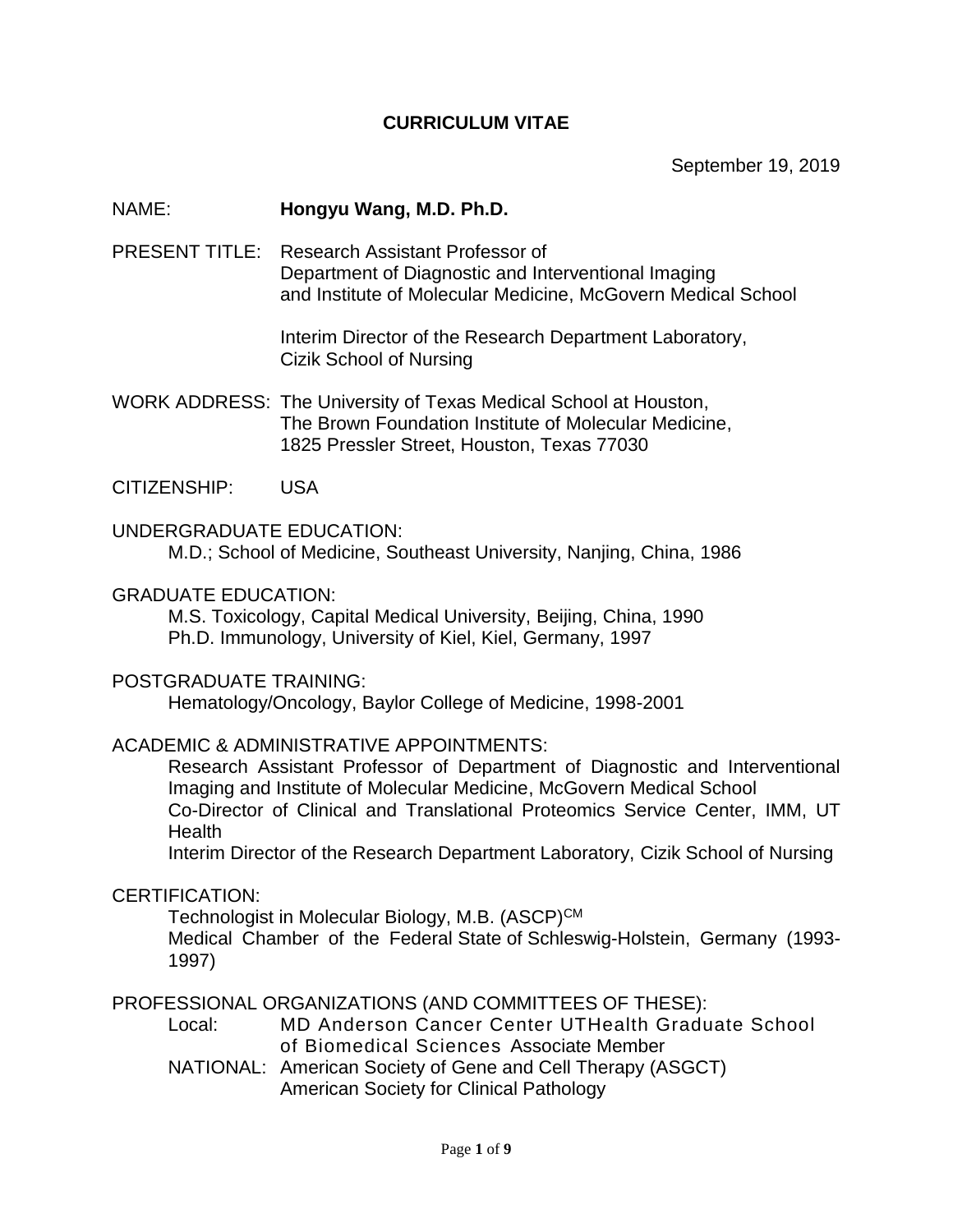### American Association for Clinical Chemistry Society of Interventional Radiology INTERNATIONAL: Medical Chamber of the Schleswig-Holstein State, Germany (1993-1997)

## HONORS AND AWARDS:

- Honors Scholar Award, Medical School, Southeast University, 1982-1986
- Graduated with magna cum laude, University of Kiel, Germany, 1997
- SPORE in Prostate Cancer Award for outstanding translational research in the poster presentation category, Baylor College of Medicine, 2002, 2003
- Postdoctoral research award of The Texas Center for Cancer Nanomedicine (TCCN), 2013, 2014

## EDITORIAL POSITIONS:

Editorial board member, Current Pharmaceutical Biotechnology Board reviewer: Disease Markers Board reviewer: Molecular Therapy-Nucleic Acids

# SERVICE ON McGOVERN MEDICAL SCHOOL at UTHEALTH COMMITTEES:

Medical School Admissions Committee, McGovern Medical School, 2018-present Medical School Admission Interviewer 2015-present Faculty Senate member 2018-2019

### CURRENT TEACHING RESPONSIBILITIES:

Instructor for GSBS course, GS21 1331 Precision BioMedicine and Nanotechnology

Instructor for Nanomedicine and Biomedical Engineering Scholarly Concentration Summer Seminar Series, 2014-present

### MENTORING ACTIVITIES:

Mentored postdoctoral fellow: Roberto Cardenas-Zuniga, Ph.D. Mentored medical residents: Shrey Patel, MD, Srinivasan V Narayanan, MD, Raya H Alhalawani, MD.

Mentored medical students: Andrea M Costello, Charissa Kim, Francis G Celii, Mentored high school students: Esha L. Pisipat, Natalie Wang

CURRENT GRANT SUPPORT: (include project title, P.I., funding agency, award period and amount)

- Society of Interventional Oncology Anil K. Pillai (PI) 07/01/2019-06/30/2020 \$100,000 Title: Identify Proteomic Biomarkers for Outcome Prediction of Lipiodol TACE **Treatment** Role: Co-Investigator
- NIH/NIDDK R21 (DK122234) Absalon D. Gutierrez (PI) 09/10/2019-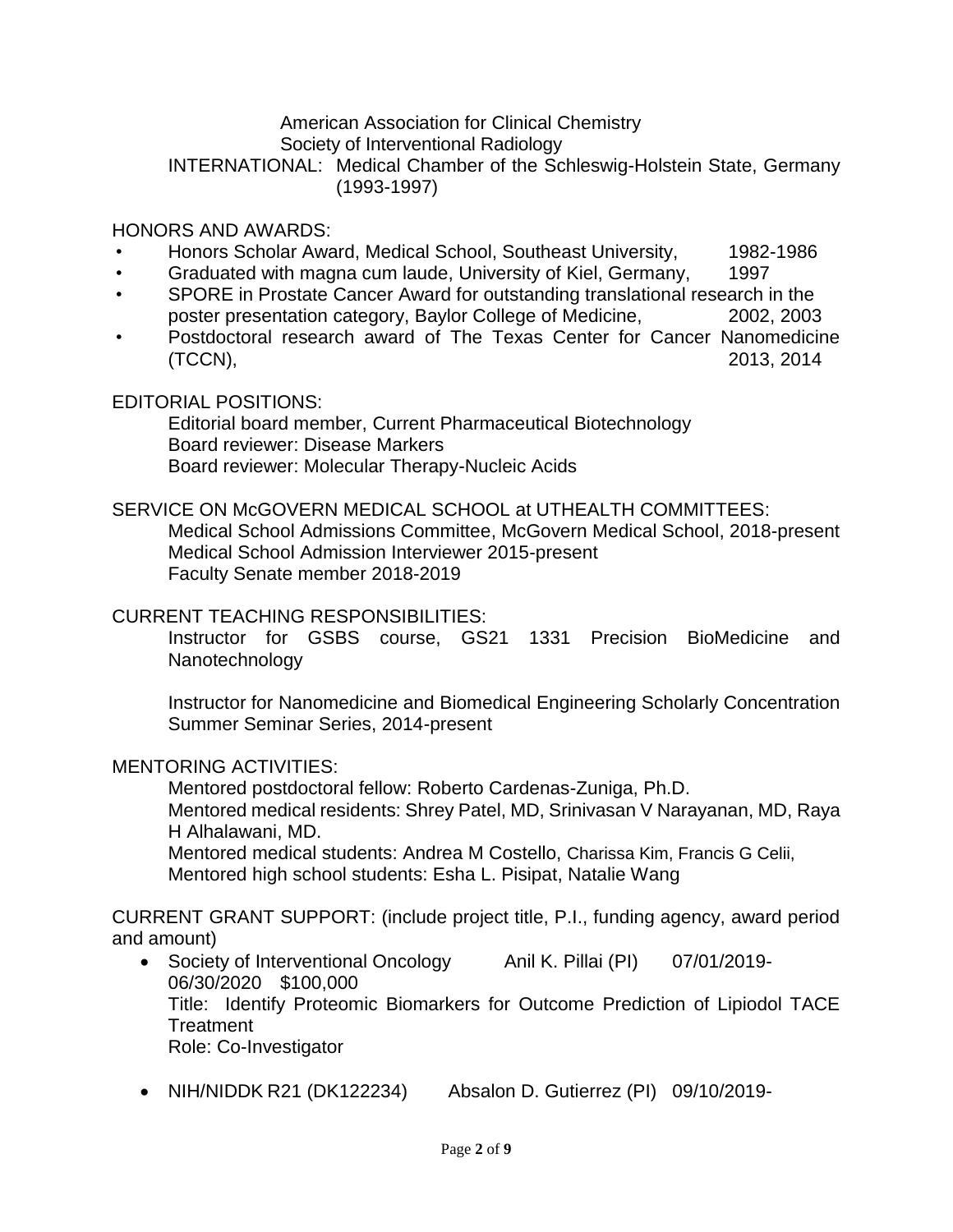06/30/2022 \$192,500 Title: GLP-1 therapy: the role of IL-6 signaling and adipose tissue remodeling in metabolic response Role: Co-Investigator

PAST GRANT SUPPORT: (include project title, P.I., funding agency, award period and amount)

- NIH/NCRR 5UL1TR000371 David McPherson (PI) 1/1/2006-5/31/2017 Center for clinical and translational sciences (CCTS) The goal of this study is to provide infrastructure to promote translation of science into the clinic. Role: Director of proteomics service center
- NIH 1R21HD082947-01A1 Jerrie S Refuerzo (PI) 8/1/2015–7/31/2017 The goal of this study is to develop nanovectors to prevent placental passage of a tocolytic agent. Role: Co-investigator
- Center for Clinical & Translational Sciences Core Lab Pilot Grant Hongyu Wang (PI) 03/1/2017-08/31/2017 \$8,000 The goal of this project is to use services of CCTS Core Laboratories for translational research projects using Morph-X-Select to discover biomarkers for triple negative breast cancer. Role: PI
- Center for Clinical & Translational Sciences Core Lab Pilot Grant H. Alex Choi (PI) 03/1/2017-08/31/2017 \$8,000 The goal of this project is to use services of CCTS Core Laboratories for translational research project "Discovery of Novel Pathways Leading to Delayed Cerebral Ischemia after Subarachnoid Hemorrhage" Role: Co-PI
- Center for Clinical & Translational Sciences (CCTS) Core Lab Pilot Grant Hongyu Wang (PI) 03/1/2015-08/31/2016 The goal of this project is to use services of CCTS Core Laboratories for translational research projects using Morph-X-Select to discover tumor biomarkers. Role: PI
- Pilot Project of Texas Center for Cancer Nanomedicine (TCCN) NIH/NCI U54CA1516 Hongyu Wang (PI), 03/01/2014-02/28/2015 \$45,059 Goals: Develop novel combinatorial tissue X-aptamers selection methods using laser microdissection. Role: PI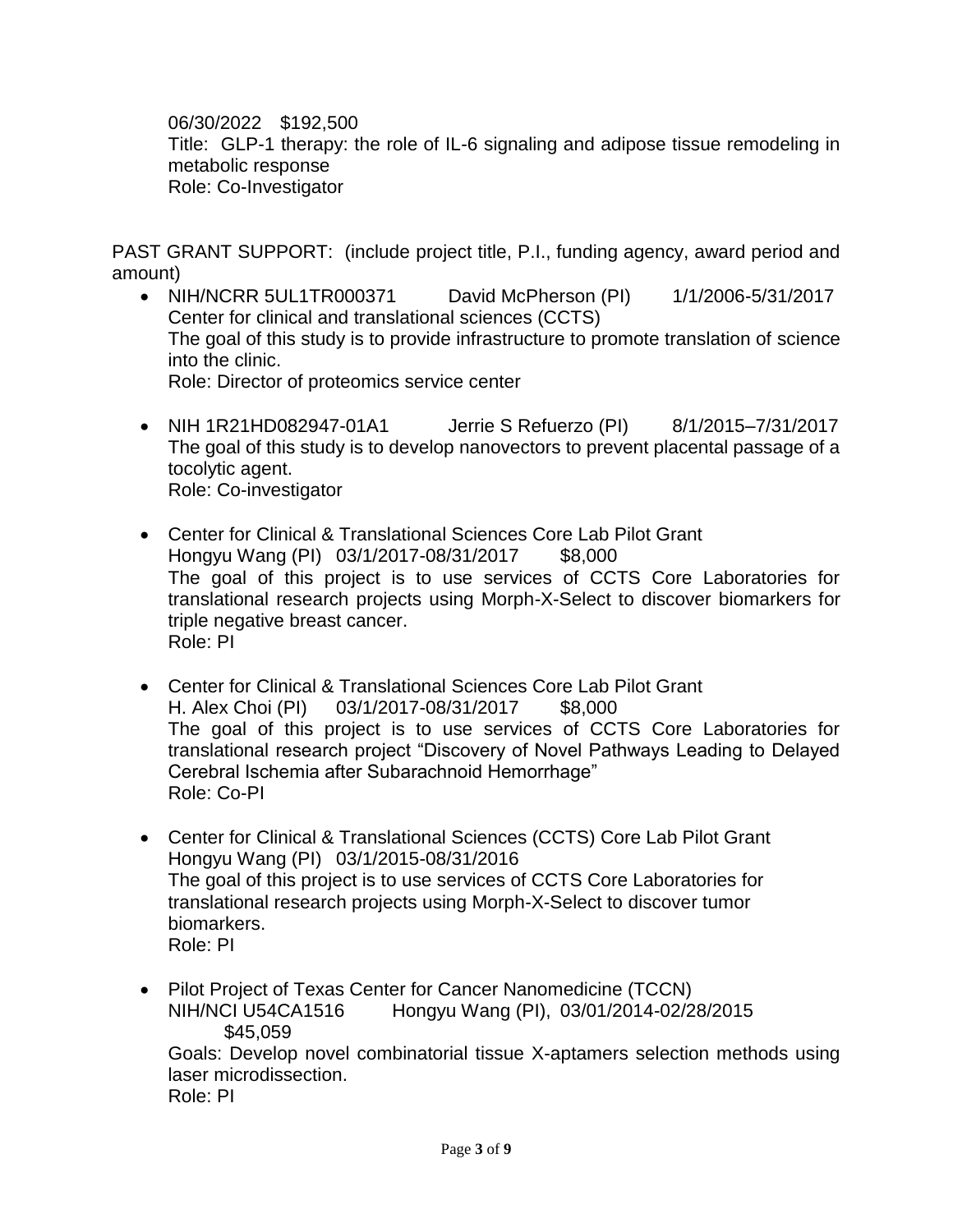U54CA1516 NIH/NCI David G. Gorenstein (PI) Texas Cancer Center for Nanomedicine, 09/01/2010-08/31/2016 The major goals of this project are to utilize innovative nanotechnologies for new therapeutic strategies. Role: Co-Investigator

# PUBLICATIONS:

- A. Abstracts (\*indicate abstracts presented at meetings)
	- 1. **Wang H**, Ulrichs K, Müller-Ruchholtz W. Down-regulation of xenophile antibodies by specific immunosuppresive protocols to facilitate xenogeneic organ transplantation, 24th Meeting of the Society of Immunology. Leipzig, Germany, September 30-October 2, 1993.
	- 2. Jackson KJ, Majka S, **Wang H**, Pocius J, Hartley C, Majeski M, Entman M, Lloyd M, Hirschi K, and Goodell MA. Regeneration of Ischemic Cardiac Muscle and Vascular Endothelium by Adult Stem Cells. American Society of Hematology (ASH) 41st Annual Meeting December 3 - 7, 1999; New Orleans, Louisiana.
	- 3. **Wang H**, Yang G, Satoh T, Kusaka N, Ji X, Timme TL, Fujita T, Men T, Thompson TC, Antimetastatic Effects of IL-12 Gene-modified Bone Marrow Cells in a Mouse Model of Metastatic Prostate Cancer. American Society of Gene and Cell Therapy 6th Annual Meeting, June 4-8, 2003, Washington, D.C.
	- 4. **Wang H**, Yang G, Timme TL, Fujita T, Naruishi K, Ji X, Brenner MK, Kadmon D, Thompson TC. IL-12 Transduced Bone Marrow Cells Home to Bone and Generate Anti-Metastatic Activities in a Mouse Prostate Cancer Model. 7th Annual Meeting of the American Society of Gene and Cell Therapy, June 2-6, 2004, Minneapolis, Minnesota.
	- 5. **Wang H**, Abdelfattah EM, Tahir SA, Yang G, Goltsov A, Tian W, Ren CZ, Ren CH, Timme TL, Thompson TC. RTVP-1 Protein Stimulates Markers of Maturation in Mouse and Human Dendritic Cells. 8th Annual Meeting of the American Society of Gene Therapy (oral presentation), June 1-5, 2005, America's Center, St. Louis, MO.
	- 6. **Wang H**., He W., Elizondo-Riojas M-A., Somasunderam A., Sherry Y. Wu S.Y., Mangala L.S., Li X., Rao L.G., Thiviyanathan V., Chang J.T.,Lu E., Volk D.E., Li L., Rosenblatt K.P., Sood A.K. and Gorenstein D.G. Cell Selected Thioaptamers Targeting Human Ovarian Cancer. Principal Investigators Meeting NCI Alliance for Nanotechnology in Cancer. October, 2013. Bethesda, MD.
	- 7. Lingegowda S. Mangala, Dahai Jiang, **Hongyu Wang**, Sherry Y Wu, Lokesh G. Rao, Cristian Rodriguez-Aguayo, Sunila Pradeep, David E. Volk, Gabriel Lopez-Berestein, David G. Gorenstein, Anil K. Sood. Tumor vasculature targeting using cell-specific thioaptamer decorated chitosan nanoparticle. Proceedings: AACR Annual Meeting 2014; April 5-9, 2014; San Diego, CA.
	- 8. **Wang H**., He W., Elizondo-Riojas M-A., Li X., Rao L.G., Thiviyanathan V., Volk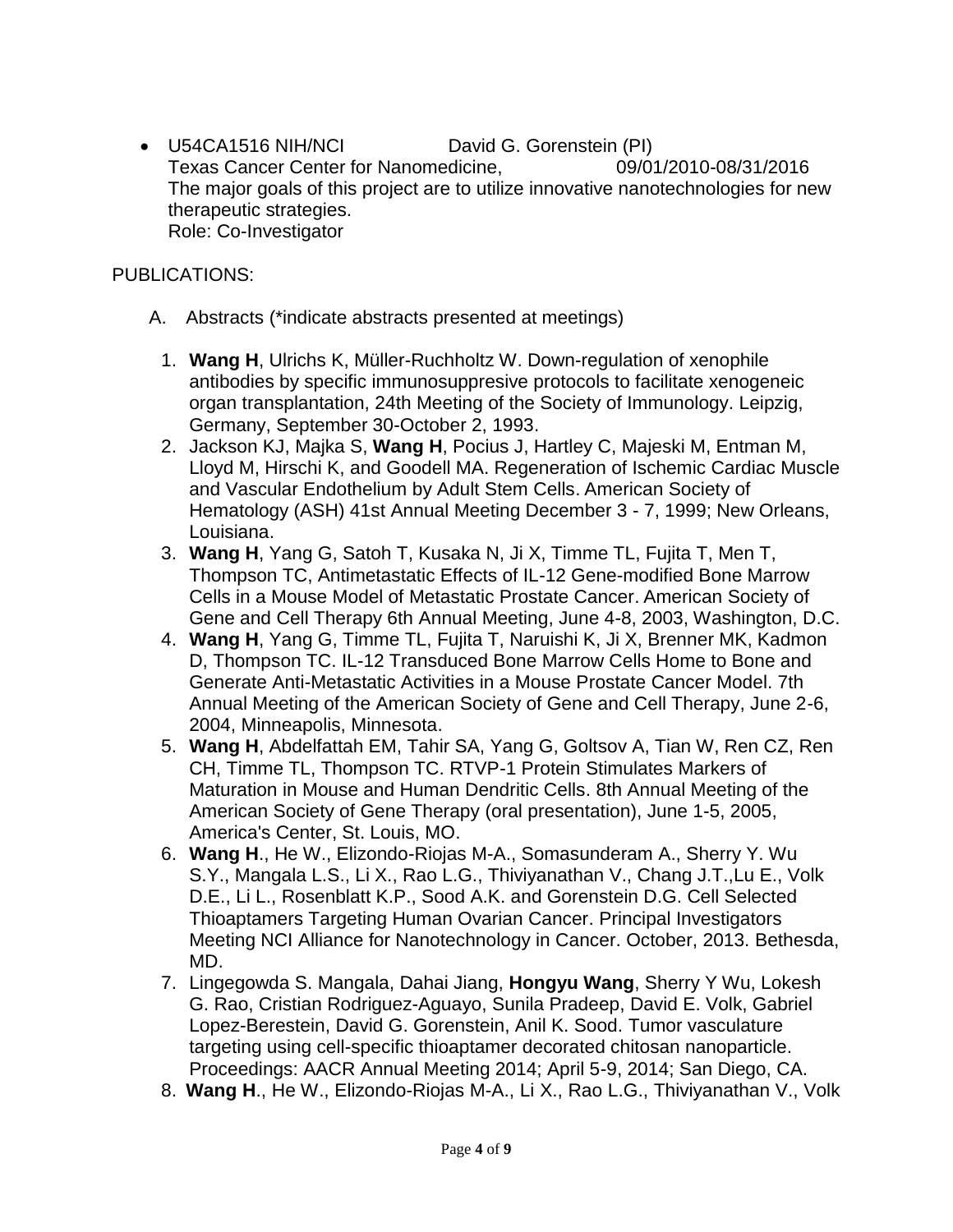D.E., Rosenblatt K.P., Gorenstein D. G. Development of Thioaptamers and Xaptamers Targeting Human Ovarian Cancer Cells. Principal Investigators Meeting NCI Alliance for Nanotechnology in Cancer. October 1-3, 2014. Rockville, MD.

- 9. Dehghani M., Gonzalez A.O., Hashemi-Sadraei N., Wachtler C., Floyd K., Rakhade M., **Wang H**., Luu S., Au D., Zhang S., Rosenblatt K. P.. Correlation between germline and tumor CYP450 2D6 gene polymorphisms. San Antonio Breast Cancer Symposium, 2014.
- 10.**Wang H**., He W., Elizondo-Riojas M-A., Li X., Rao L.G., Thiviyanathan V., Volk D.E., Rosenblatt K.P., Gorenstein D. G. Development of Thioaptamers and Xaptamers Targeting Human Ovarian Cancer Cells. 18th Annual Meeting of American Society of Gene and Cell Therapy (oral presentation), April 2015.
- 11.**Wang H**., Li, X., Volk, D.E., Lokesh, R. L.G., Elizondo-Riojas M-A., Nick, A.M., Sood, A.K., Rosenblatt, K.P., Gorenstein, D.G. Morphologically-Based Tissue Aptamer Selection for Ovarian Cancer Biomarker Discovery. 72nd Annual Southwest Regional ACS Meeting, Galveston Texas, November 2016
- 12.**Wang H**., He W., Elizondo-Riojas M-A., Gorenstein D. G. New Generation CD44-X-aptamers for Targeting Human Ovarian Cancer Cells. 21th Annual Meeting of American Society of Gene and Cell Therapy, May 2018
- 13.Alhalawani R.H., Pillai A.K., **Wang H**. Understanding immune checkpoint inhibitors and the potential synergistic role of interventional radiology procedures. World Conference on Interventional Oncology (WCIO) June 2018
- 14.**Wang H,** Li X, Rao LG, Costello A, Thiviyanathan V, Li L, Volk DE. Developing Aptamers, X-aptamers and Biomarkers for Diagnosis and Targeting. NanoX Mini-Symposium, Houston, September 21, 2018
- 15.Patel S, Celli F, Guevara C, Bhatti Z, Pillai A, **Wang H**. A Panel of mRNA Molecules as Prognostic Biomarkers for Patients with Hepatocellular Carcinoma. The Society of Interventional Radiology (SIR), Austin March 23- 28, 2019.
- 16.**Wang H**, Rao L.G, Volk DE, Li L, Pillai AK, Gorenstein DG. Identification of Proteomic Biomarkers Utilizing a Bead-based X-aptamer Library and Flow Cytometry Sorting. 22nd Annual Meeting of American Society of Gene and Cell Therapy. Washington D.C., April 29 – May 2, 2019.
- 17.Costello A, Li X, Volk DE, Pillai AK, **Wang H**. Selection and characterization of Vimentin-binding aptamer motifs for treatment of ovarian cancer. 22nd Annual Meeting of American Society of Gene and Cell Therapy. Washington D.C., April 29 – May 2, 2019.
- B. Refereed Original Articles in Journals
	- 1. **Wang H**, Ulrichs K, Müller-Ruchholtz W. Down-regulation of xenophile antibodies by specific immunosuppresive protocols to facilitate xenogeneic organ transplantation, Immunobiology, 189, 203, 1993.
	- 2. Ulrichs K, **Wang H**, Müller-Ruchholtz W. Downregulation of xenophile antibodies by 15-deoxyspergualin in an experimental animal model, Transplantation Proceedings, 26, 994-996, 1994.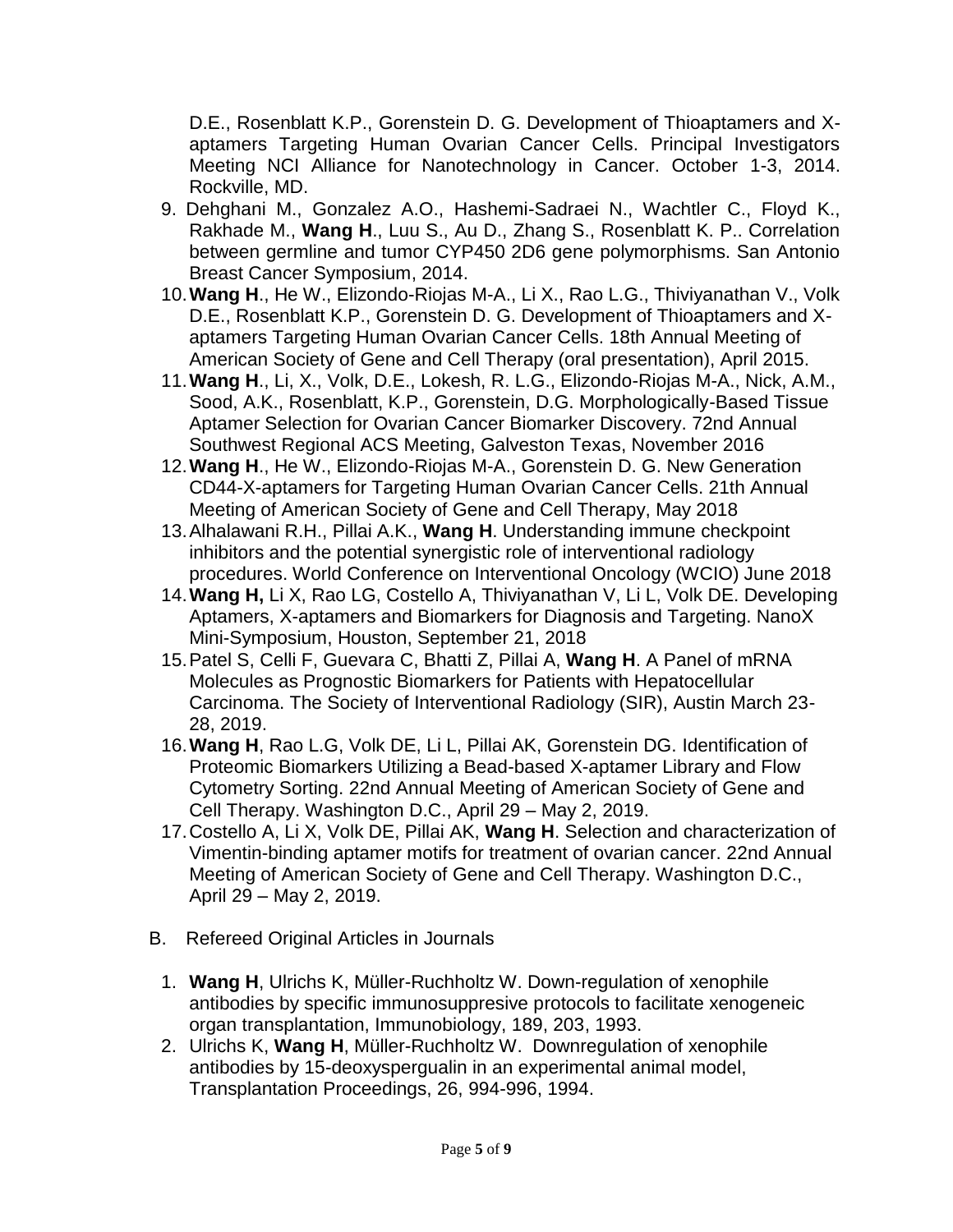- 3. Goodell MA, Jackson KJ, Majka SM, Mi T, **Wang H**, Pocius J, Hartley CJ, Majeski MW, Entman ML, Michael LH, and Hirshci KK. Stem Cell Plasticity in Muscle and Bone Marrow, Annals of the New York Academy of Sciences, 938, 208-218, 2001. PubMed PMID: 11458510.
- 4. Jackson KJ, Majka S, **Wang H**, Pocius J, Hartley C, Majeski M, Entman M, Lloyd M, Hirschi K, and Goodell MA. Regeneration of Ischemic Cardiac Muscle and Vascular Endothelium by Adult Stem Cells. Journal of Clinical Investigation, 107, 1395-1402, 2001. PubMed PMID: 11390421.
- 5. Cao G, Yang G, Timme TL, Saika T, Truong LD, Satoh T, Goltsov A, Park SH, Men T, Kusaka N, Tian W, Ren C, **Wang H**, Kadmon D, Cai WW, Chinault AC, Boone TB, Bradley A, Thompson TC. Disruption of the Caveolin-1 Gene Impairs Renal Calcium Reabsorption and Leads to Hypercalciuria and Urolithiasis, American Journal of Pathology, 162, 1241-1248, 2003. PubMed PMID: 12651616.
- 6. Timme TL, Satoh T, Tahir SA, **Wang H**, Teh BS, Butler EB, Miles BJ, Amato RJ, Kadmon D, Thompson TC. Therapeutic Targets for Metastatic Prostate Cancer, Current Drug Targets, 4, 251-261, 2003. PubMed PMID: 12643475.
- 7. **Wang H**, Yang G, Satoh T, Kusaka N, Ji X, Timme TL, Fujita T, Men T, Thompson TC, Antimetastatic Effects of IL-12 Gene-modified Bone Marrow Cells in a Mouse Model of Metastatic Prostate Cancer, Molecular Therapy, 7(5), S119, 2003.
- 8. **Wang H**, Yang G, Timme TL, Fujita T, Naruishi K, Ji X, Brenner MK, Kadmon D, Thompson TC. IL-12 Transduced Bone Marrow Cells Home to Bone and Generate Anti-Metastatic Activities in a Mouse Prostate Cancer Model, Molecular Therapy, 9 (S1), S136, 2004.
- 9. **Wang H**, Abdelfattah EM, Tahir SA, Yang G, Goltsov A, Tian W, Ren CZ, Ren CH, Timme TL, Thompson TC. RTVP-1 Protein Stimulates Markers of Maturation in Mouse and Human Dendritic Cells, Molecular Therapy, 11 (S1), S108, 2005.
- 10.Timme TL, Fujita T, **Wang H**, Naruishi K, Kadmon D, Amato RJ, Miles BJ, Ayala G, Wheeler TM, Teh B, Butler B, Thompson TC. Cytokine Gene Therapy for Genitourinary Cancer, in "Gene Therapy for Cancer", editor: Hunt KK, Totowa, N.J.: Humana Press, 2007.
- 11.Fujita T, Timme TL, Tabata K, Naruishi K, Kusaka N, Watanabe M, Abdelfattah E, Zhu JX, Ren C, Ren C, Yang G, Goltsov A, **Wang H**, Vlachaki MT, Teh BS, Butler EB, Thompson TC. Cooperative Effects of Adenoviral Vector-Mediated IL-12 Gene Therapy with Radiotherapy in a Preclinical Model of Metastatic Prostate Cancer. Gene Therapy; Feb; 14(3):227-36, 2007. PubMed PMID: 17024109.
- 12.**Wang H**, Yang G, Timme TL, Fujita T, Naruishi K, Ji X, Brenner MK, Kadmon D, Thompson TC. IL-12 Gene Modified Bone Marrow Cell Therapy Suppresses the Development of Experimental Metastatic Prostate Cancer. Cancer Gene Ther. Oct; 14(10):819-27, 2007. PubMed PMID: 17627292.
- 13.**Wang H**, Thompson TC. Gene-modified bone marrow cell therapy for prostate cancer. Gene Ther. 2008 May;15(10):787-96. PubMed PMID: 18385769.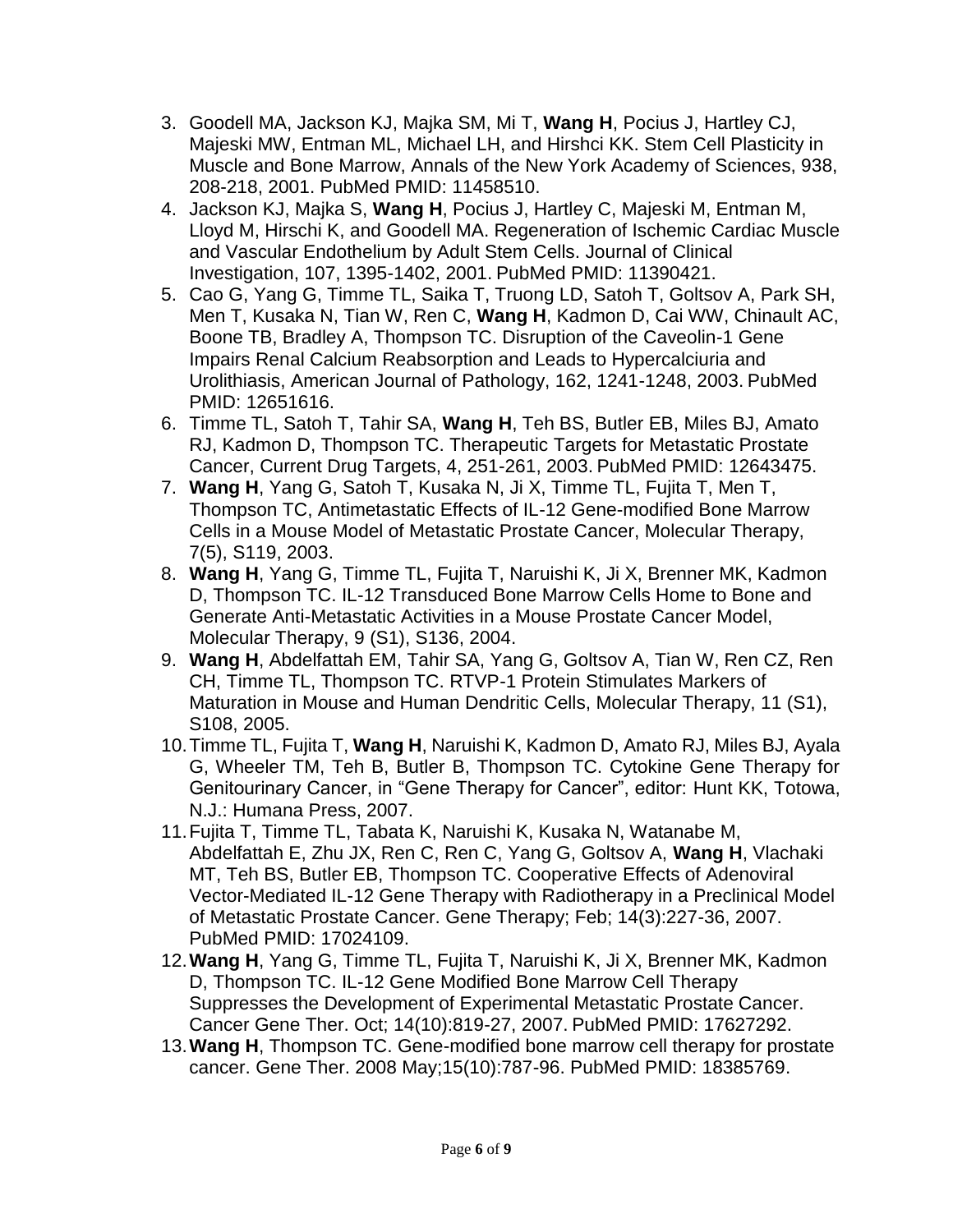- 14.Wenderfer SE, **Wang H**, Ke B, Wetsel RA, Braun MC. C3a receptor deficiency accelerates the onset of renal injury in the MRL/lpr mouse. Mol Immunol. Apr; 46(7):1397-404, 2009. PubMed PMID: 19167760.
- 15.\*Mangala, L.S., \***Wang H.**, Jiang, D., Wu, S.Y., Somasunderam, A., Volk, D.E., Lokesh, R. L.G., Li, X., Pradeep, S., Yang, X., Haemmerle M., Rodriguez-Aguayo, C., Nagaraja A.S., Rupaimoole R., Bayraktar E., Bayraktar R., Li, L., Tanaka, T., Hu, W., Ivan C., Gharpure, K.M., McGuire, M.H., Thiviyanathan, V., Zhang, X., Maiti, S.N., Bulayeva N., Choi, H.-J., Dorniak, P.L., Cooper, L.J.N., Rosenblatt, K.P., Lopez-Berestein, G., Gorenstein, D.G., and Sood, A.K. Improving vascular maturation using non-coding RNAs increases anti-tumor effect of chemotherapy. Journal of Clinical Investigation Insight 2016; Oct 20; 1(17): e87754. PubMed PMID: 27777972. (\*equal contributions)
- 16.**Wang H**., Li, X., Volk, D.E., Lokesh, R. L.G., Elizondo-Riojas M-A., Nick, A.M., Sood, A.K., Rosenblatt, K.P., Gorenstein, D.G. Morph-X-Select, a Morphologically-Based Aptamer Tissue Selection for Personalized Ovarian Cancer Biomarker Discovery. Biotechniques. 2016 Nov 1;61(5):249-259. PubMed PMID: 27839510.
- 17.Mu Q, Annapragada A, Srivastava M, Li X, Wu J, Thiviyanathan V, **Wang H**, Williams A, Gorenstein D, Annapragada A, Vigneswaran N.Conjugate-SELEX: A high-throughput screening of aptamer-liposomal nanoparticle conjugates for targeted intracellular delivery of anticancer drugs. Molecular Therapy Nucleic Acids (2016) 5, e382. PubMed PMID: 27802264.
- 18.**Wang H**, Lam CH, Li X, West DL, Yang X. [Selection of PD1/PD-L1 X-](https://www.ncbi.nlm.nih.gov/pubmed/28912094)[Aptamers.](https://www.ncbi.nlm.nih.gov/pubmed/28912094) Biochimie. 2017 Sep 11. pii: S0300-9084(17)30230-4. doi: 10.1016/j.biochi.2017.09.006. [Epub ahead of print]. PubMed PMID: 28912094.
- 19.Helen Wang, Maurice Sorolla, Xiqu Wang, Allan J. Jacobson, **Hongyu Wang**, Anil. K. Pillai. Synthesis, Crystal structures and *in vitro* Anticancer Activity of Two New Cu(II) Coordination Compounds. Transit Met Chem (2018) 44:237- 245.
- 20.Kuruc JC, Durant-Archibold AA, Motta J, Rao KS, Trachtenberg B, Ramos C, **Wang H**, Gorenstein D, Vannberg F, Jordan K. Development of anthracyclineinduced dilated cardiomyopathy due to mutation on LMNA gene in a breast cancer patient: a case report. BMC Cardiovasc Disord. 2019 Jul 16;19(1):169. doi: 10.1186/s12872-019-1155-7. PMID: 31311496.
- C. Invited Articles (Reviews, Editorials, etc.) in Journals
	- **Wang H**, Thompson TC. Gene-modified Bone Marrow Cell Therapy for prostate Cancer. Gene Therapy. May; 15(10):787-96, 2008.
- D. Chapters
	- 1. **Wang H**, Ulrichs K, Eckstein V, Breitkreuz A, Müller-Ruchholtz W.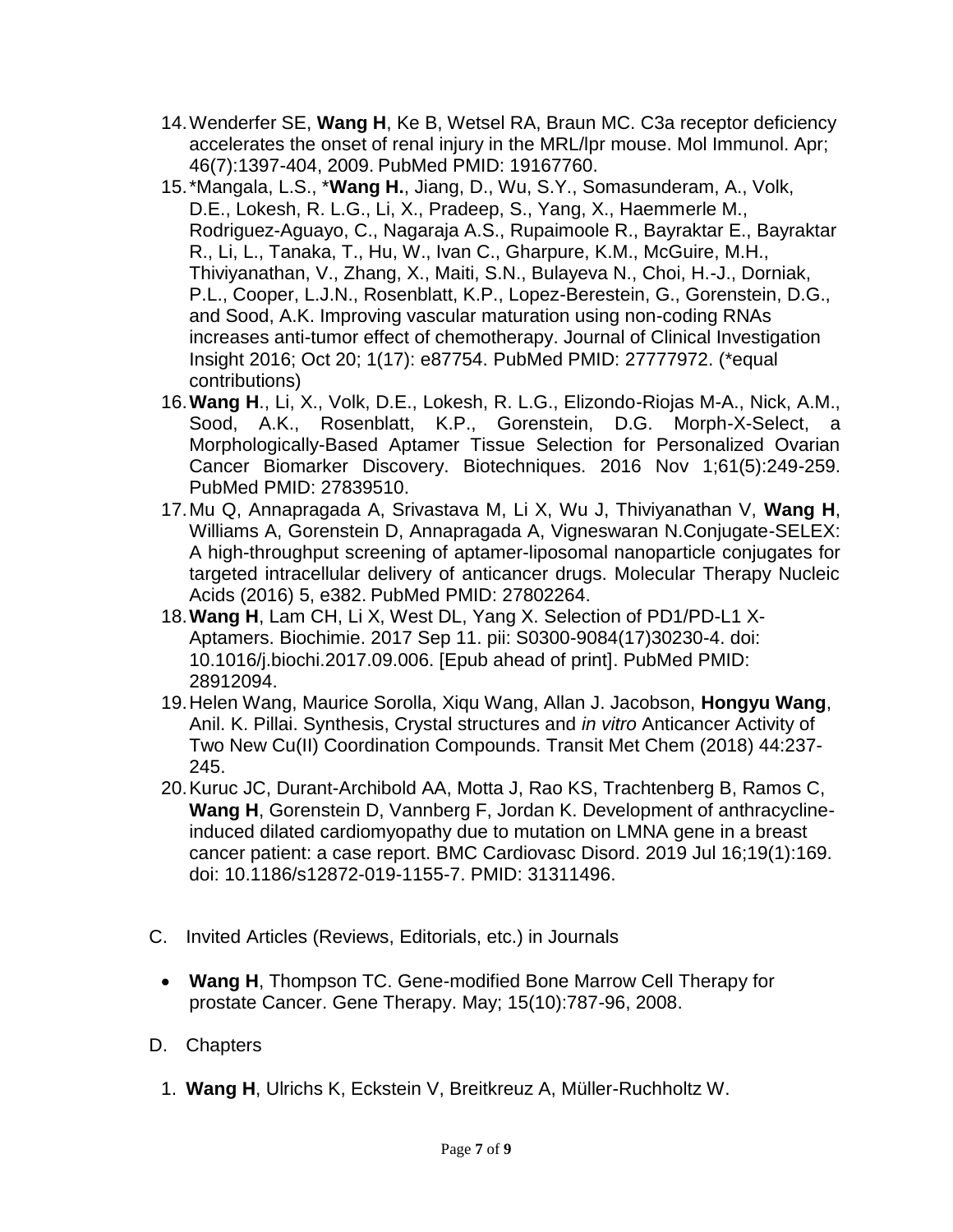Immunosuppressive effects of 15-deoxyspergualin (DOS) on natural and induced xenoreactive antibodies, in "The Four Ts: T-Cell, Tolerance, Transplantation and Tumor-A Challenge for the Immunologist", editor: Zavazava N, Pabst Science Publishers, Berlin, 192-201, 1995.

- 2. Timme T, Fujita T, **Wang H**. Cytokine Gene Therapy for Genitourinary Cancer. USA: Humana Press; Gene Therapy for Cancer, 223-242, 2007.
- 3. Lokesh, G.L., **Wang, H**., Lam, C.H., Thiviyanathan, V., Ward, N., Gorenstein, D.G. and Volk, D.E. in RNA Nanostructures: Methods and Protocols, Eckart Bindewald and Bruce A. Shapiro (Eds), Methods in Molecular Biology, Volume 1632, Elsevier, 2017 (in press) ISBN: 978-1-4939-7137-4
- E. Other Professional Communications
	- 1. Presentations (by local, regional, national, international)
	- **Wang H**. Selection and Identification of DNA Thioaptamers Targeting Human Ovarian Cancer Endothelial Cells. IMM Postdoc seminar series, September 10, 2012, Houston TX.
	- **Hongyu Wang**, Lokesh G L Rao, David E. Volk, Kevin P. Rosenblatt, David G. Gorenstein. Morph-X-Select of Nanobead Aptamers. TCCN annual NCI site visit poster presentation 2012, Houston TX.
	- Ryan Huschka, Nrusingh C. Biswal, Wenxue Chen, **Hongyu Wang**, David E. Volk, Amit Joshi, Naomi Halas, David G. Gorenstein. Multiplexed Molecularly Targeted Theranostics of Aberrant Vasculature in Pancreatic Cancer. TCCN annual NCI site visit poster presentation 2012, Houston TX.
	- Weiguo He, Lokesh G. Rao, Miguel A. Elizondo Riojas, Anoma Somasunderam, Varathasa Thiviyanathan, **Hongyu Wang**, David E. Volk, Kevin P. Rosenblatt, David G. Gorenstein. Next Generation Aptamers: X-Aptamers, Morph-X-Select and NanoBead Methods. TCCN annual NCI site visit poster presentation 2012, Houston TX.
	- **Hongyu Wang**, Weiguo He, Miguel A. Elizondo Riojas, Anoma Somasunderam, Sherry Y. Wu, Xin Li, Lokesh G. Rao, Varatharasa Thiviyanathan, David E. Volk, Li Li, Kevin P. Rosenblatt, Anil K. Sood and David G. Gorenstein. Cell Based Selection of Thioaptamers Targeting Ovarian Tumor Endothelial Cells. TCCN annual NCI site visit poster presentation 2013, Houston TX.
	- **Wang H**., He W., Elizondo-Riojas M-A., Li X., Rao L.G., Thiviyanathan V., Volk D.E., Rosenblatt K.P., Gorenstein D. G. Wang H. New generation CD44-Xaptamers targeting human ovarian cancer cells. TCCN annual NCI site visit; 2014; Houston, Texas, USA. TCCN annual NCI site visit poster presentation 2013, Houston TX.
	- **Wang H**. Selection and Identification of DNA Thioaptamers Targeting Human Ovarian Cancer Endothelial Cells. IMM Postdoc seminar series, February 2, 2015, Houston TX.
	- **Wang H**. Morphologically-Based Tissue Aptamer Selection and Mass Spectrometry for Ovarian Cancer Biomarker Discovery. University of Texas System Proteomics Network meeting, Houston Texas, March 2017.